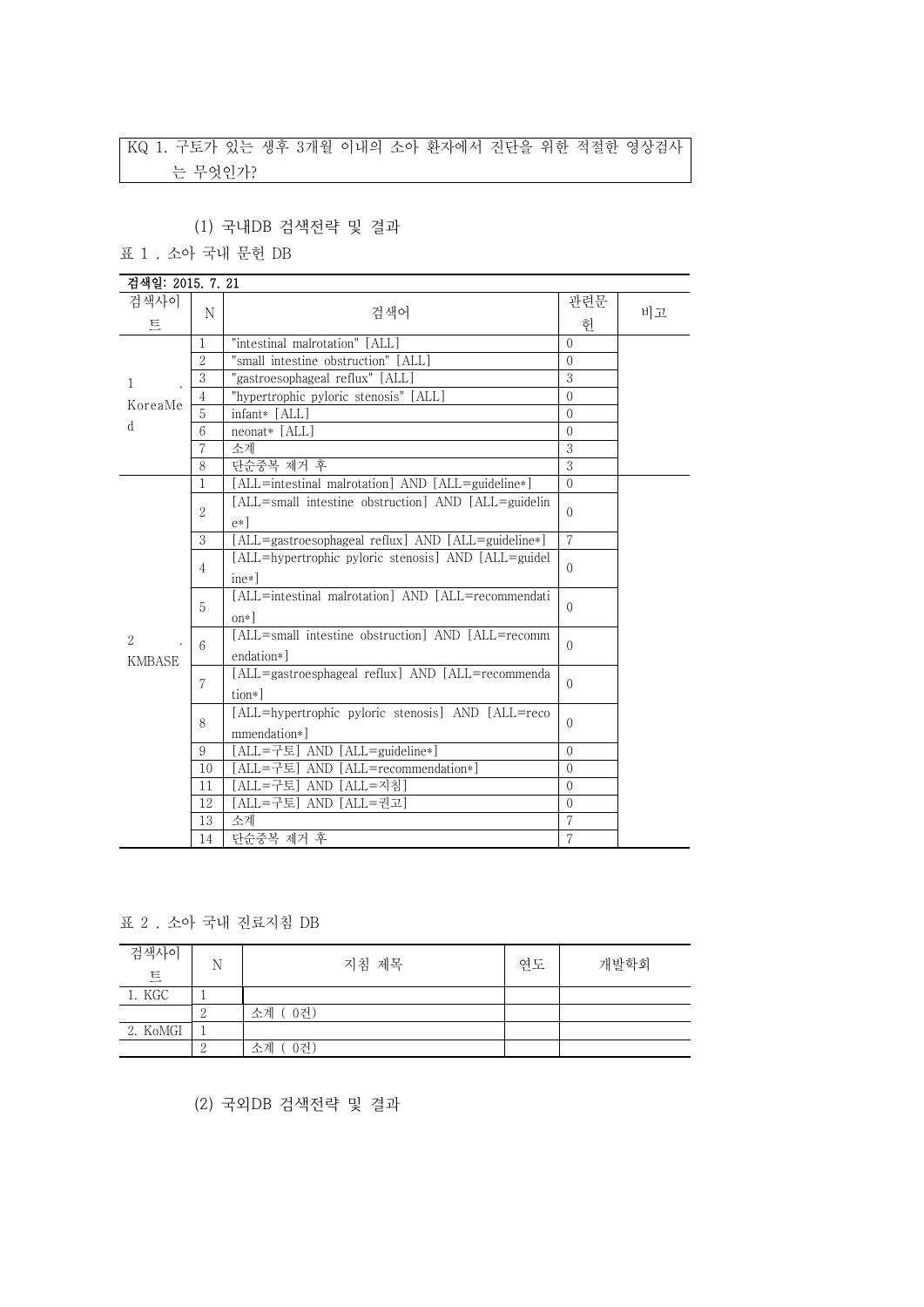|            | 검색일: 2015. 7. 15 |                                                                |         |
|------------|------------------|----------------------------------------------------------------|---------|
| 구분         | N                | 검색어                                                            | 검색 결과   |
|            |                  | intestinal malrotation.mp.                                     | 585     |
|            | $\overline{2}$   | exp Intestinal Obstruction/ or small bowel obstruction.mp.     | 41222   |
|            | 3                | gastroesophageal reflux.mp. or exp Gastroesophageal Reflux/    | 26925   |
| P          | 4                | hypertrophic pyloric stenosis.mp. or exp Pyloric Stenosis, Hyp |         |
|            |                  | ertrophic/                                                     | 1402    |
|            | 5                | exp Infant, Newborn/ or neonat*.mp.                            | 621387  |
|            | 6                | Infant*.mp. or exp Infant/                                     | 1077129 |
|            | 7                | $OR/1-6$                                                       | 1221658 |
|            | 8                | exp Ultrasonography/ or ultrasonogra*.mp.                      | 316850  |
|            | 9                | USG.mp.                                                        | 1584    |
| 검사         | 10               | fluoroscopy.mp. or exp Fluoroscopy/                            | 21013   |
|            | 11               | upper gastrointestinal.mp.                                     | 18415   |
|            | 12               | upper GI.mp.                                                   | 2962    |
|            | 13               | $OR/8 - 12$                                                    | 355980  |
| P & 검<br>사 | 14               | 7 AND 13                                                       | 39889   |
|            | 15               | guideline.pt.                                                  | 15628   |
| 포함<br>기준   | 16               | practice guideline.pt.                                         | 20483   |
|            | 17               | guideline\$.ti.                                                | 54058   |
|            | 18               | recommendation\$.ti.                                           | 26289   |
|            | 19               | $OR/15-18$                                                     | 91434   |
|            | 20               | 14 AND 19                                                      | 132     |
|            | 21               | limit 20 to $yr="2000 - Current"$                              | 108     |
| 종합         | 22               | 단순중복 제거 후                                                      | 107     |

표 3 . 소아 국외 Ovid- Medline

표 4 . 소아 국외 Ovid-Embase

| 검색일: 2015, 7, 24 |                 |                                                                            |         |
|------------------|-----------------|----------------------------------------------------------------------------|---------|
| 구분               | N               | 검색어                                                                        | 검색 결과   |
|                  | $\mathbf{1}$    | intestinal malrotation.mp. or exp intestine malrotation/                   | 1306    |
|                  | $\overline{2}$  | small bowel obstruction.mp. or exp small intestine obstruction             | 8769    |
|                  | 3               | gastroesophageal reflux.mp. or exp gastroesophageal reflux/                | 48550   |
| $\mathsf{P}$     | $\overline{4}$  | hypertrophic pyloric stenosis.mp. or exp hypertrophic pylorus<br>stenosis/ | 1698    |
|                  | 5               | exp newborn disease/ or neonat*.mp.                                        | 1165669 |
|                  | $6\overline{6}$ | exp infant disease/ or infant*.mp.                                         | 1563403 |
|                  | $\overline{7}$  | $OR/1-6$                                                                   | 1731787 |
|                  | 9               | ultrasonogra\$.mp. or exp echography/                                      | 593057  |
|                  | 10              | USG.mp.                                                                    | 3319    |
|                  | 11              | sonogra\$.mp.                                                              | 63412   |
| 검사               | 12              | fluoroscopy.mp. or exp fluoroscopy/                                        | 35750   |
|                  | 13              | upper gastrointestinal.mp.                                                 | 27070   |
|                  | 14              | upper GI.mp.                                                               | 6398    |
|                  | 15              | $OR/9-14$                                                                  | 666888  |
| P & 검<br>사       | 16              | 7 AND 15                                                                   | 113886  |
|                  | 17              | guideline\$.ti.                                                            | 69890   |
| 포함               | 18              | recommendation\$.ti.                                                       | 32716   |
| 기준               | 19              | $OR/17-18$                                                                 | 100897  |
|                  | 20              | 16 AND 19                                                                  | 464     |
|                  | 21              | limit 20 to $yr="2000 - Current"$                                          | 432     |
| 종합               | 22              | 단순중복 제거 후                                                                  | 429     |